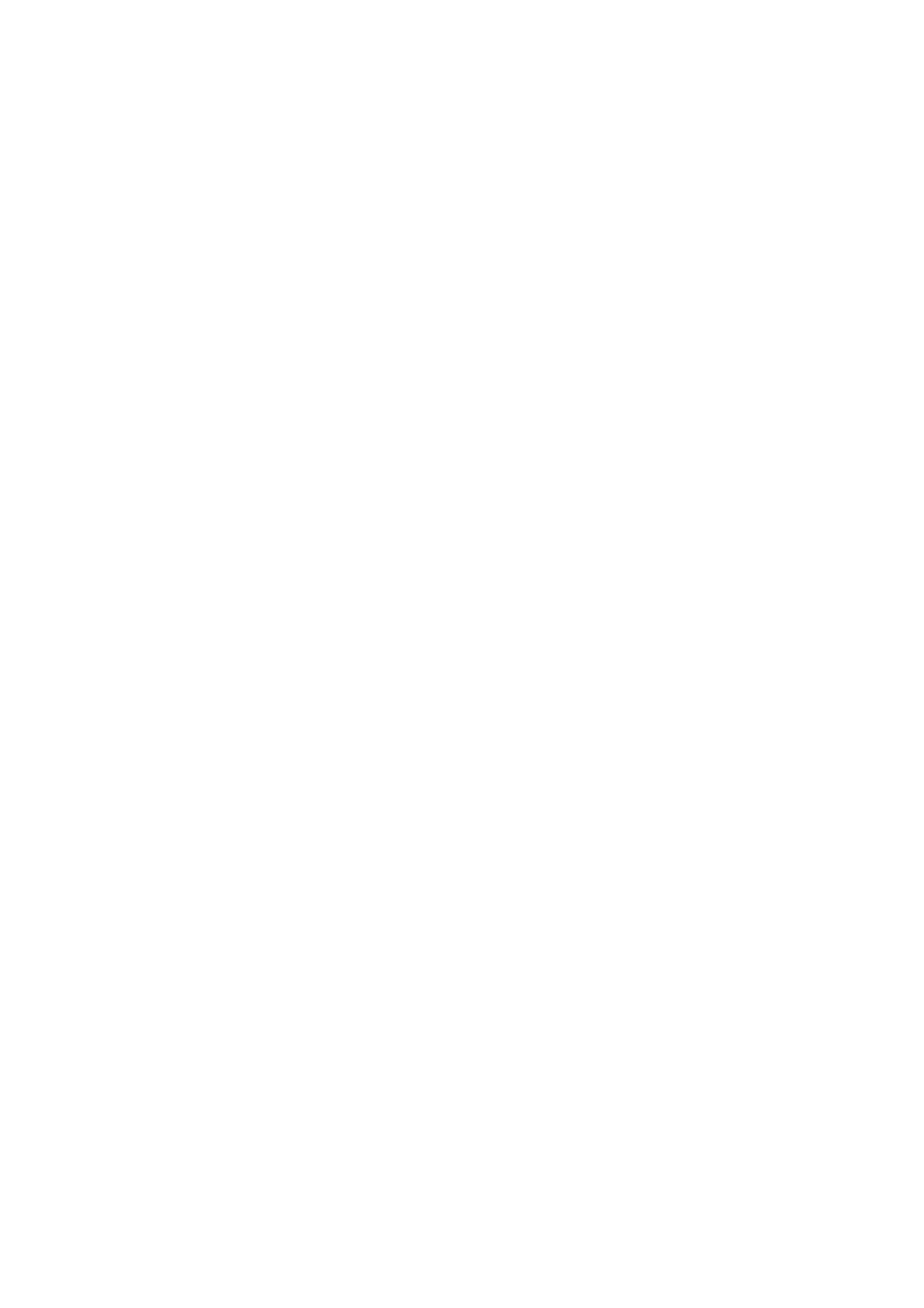## T. Köln inv. 2.25 and Erotic δαμάζειν

Among the magical texts published by D. Wortmann in Bonner Jarbücher 168 (1968) 56ff. are two lead tablets which preserve different versions of an erotic spell similar to the  $\varphi\lambda\tau\varphi$ κατάδες μος θαυμας τός of PGM IV 335ff.<sup>1</sup> In the second of these *defixiones* (T. Köln inv. 2) Wortmann's edition at lines 23-28 runs as follows (ibid., p. 64): ποίης ον την | Ματρῶναν υποταγήναι Θεοδώρω, | μη εύστα[θ]η έκτος Θεοδώρω (i.e., -ου), μη [δε] Ιδε ύπνου τυγχάνη Ματρώνα Ι νυκτός και ημέραις, έως έλθη | Ματρώνα κτλ. At the beginning of line 25, instead of Wortmann's doubtful  $\mu \dot{\eta}$  εύστα[ $\theta$ ] $\hat{\eta}$ , D.R. Jordan, R.W. Daniel, and F. Maltomini<sup>2</sup> have read  $\mu \eta \delta \alpha \mu \hat{\eta}$ , which seems paleographically sound but syntactically difficult. Depending on the interpretation of  $\epsilon \kappa \tau$  oc, the phrase  $\mu \eta \delta \alpha \mu \hat{\eta} \epsilon \kappa \tau$  oc  $\theta \epsilon \omega \delta \varphi$  would have to be understood with the preceding imperative as either "Make Matrona be subject to Theodoros, nowhere far from Theodoros," or "Make Matrona be subject to Theodoros, not at all except (with) Theodoros."<sup>3</sup> Both give poor sense, especially in the light of parallel texts which at this point have either negatived final clauses or subjunctives/imperatives of prohibition.<sup>4</sup>

A possible solution would be to retain the same letters as Jordan and Daniel/Maltomini but simply understand two words,  $\mu \dot{\eta}$   $\delta \alpha \mu \dot{\eta}$ . We would thus translate, "Make Matrona be subor-

<sup>&</sup>lt;sup>1</sup> Ed. K. Preisendanz (2nd edition with additions by A. Henrichs), Stuttgart 1973-1974. In addition to this papyrus and the two Wortmann tablets, there are three other tablets which preserve similar love spells: C.C. Edgar, "A Love Charm from the Fayoum," Bulletin de la Société Archéologique d'Alexandrie 21 (1925) 42ff.; S. Kambitsis, "Une Nouvelle Tablette Magique d' Égypte," BIFAO 76 (1976) 213ff.; D.G. Martinez, P. Mich. 757: A New Magical Love Charm (forthcoming in 1990, American Studies in Papyrology).

<sup>&</sup>lt;sup>2</sup> D.R. Jordan, *ZPE* 72 (1988) 246 n. 3; Daniel and Maltomini's new edition of this text and others will appear in the forthcoming Supplementum Magicum I. I thank them for preliminary proofs. I also thank C. Römer for the photograph of the tablet.

<sup>&</sup>lt;sup>3</sup> In the first interpretation, suggested by Daniel/Maltomini (see n. 2),  $\epsilon \kappa \tau \phi c$  is taken in its normal spatial meaning. In the second, the preposition is to be understood with an expanded sense similar to that suggested by Preisendanz for  $\epsilon \kappa \tau$  in PGM IV 356 (cited in n. 4 with parallels), i.e.,  $\dot{\epsilon}$ κτός (μετ') έμου; for spacial έκτός μου or  $\zeta$  and Providels 21. Provident Preisigke, Wörterbuch I s.v. έκτός.

<sup>&</sup>lt;sup>4</sup> For publication data on these parallels, see above n. 1. ἵνα μη δυνηθη η δείνα μήτε πείν μήτε φαγείν, μη στέργειν, μη καρτερείν, μη εύσταθήσαι, μη ύπνου [τ]υχείν η δείνα έκτοσ έμου, του δείνα (PGM IV 354ff.); ίνα μη δύνηται Ηρωνούς μη φαγείν, μη πείν, μη στέργειν, μή καρτερείν, μή εύσταθείν, μή ύπνου τυγχάνειν έκτος έμού Ποσιδωνίου (Edgar 10ff.); [άλλ]α μη [δυ]νηθήτω πώποτε Ματρώνα χωρις Θεοδώρο υ' [μη καρτε]ρίν, μη εύσταθίν, μηδέ ύπνου τυχείς (i.e., -είν) --- χωρίς Θεοδώρου (Wortmann 1.24ff.); και μη άφής αύτήν φαγείν, μή πείν, μή στέγειν μήτε έξελθείν μήτε ύπνου τυχείν έκτος έμού τού Cαραπάμμωνος (Kambitsis 10f.); αλλά μηδέ δυνηθή μήτε φαγείν μήτε πιείν μήτε ύπνου τυχείν διά παντός μήτε εύςταθείν ή ήςυχάζειν τη ψυχη ή ταίς φρεςί έπιζητούςα Αίλου $ρ$ ίωνα (Martinez 9f.).